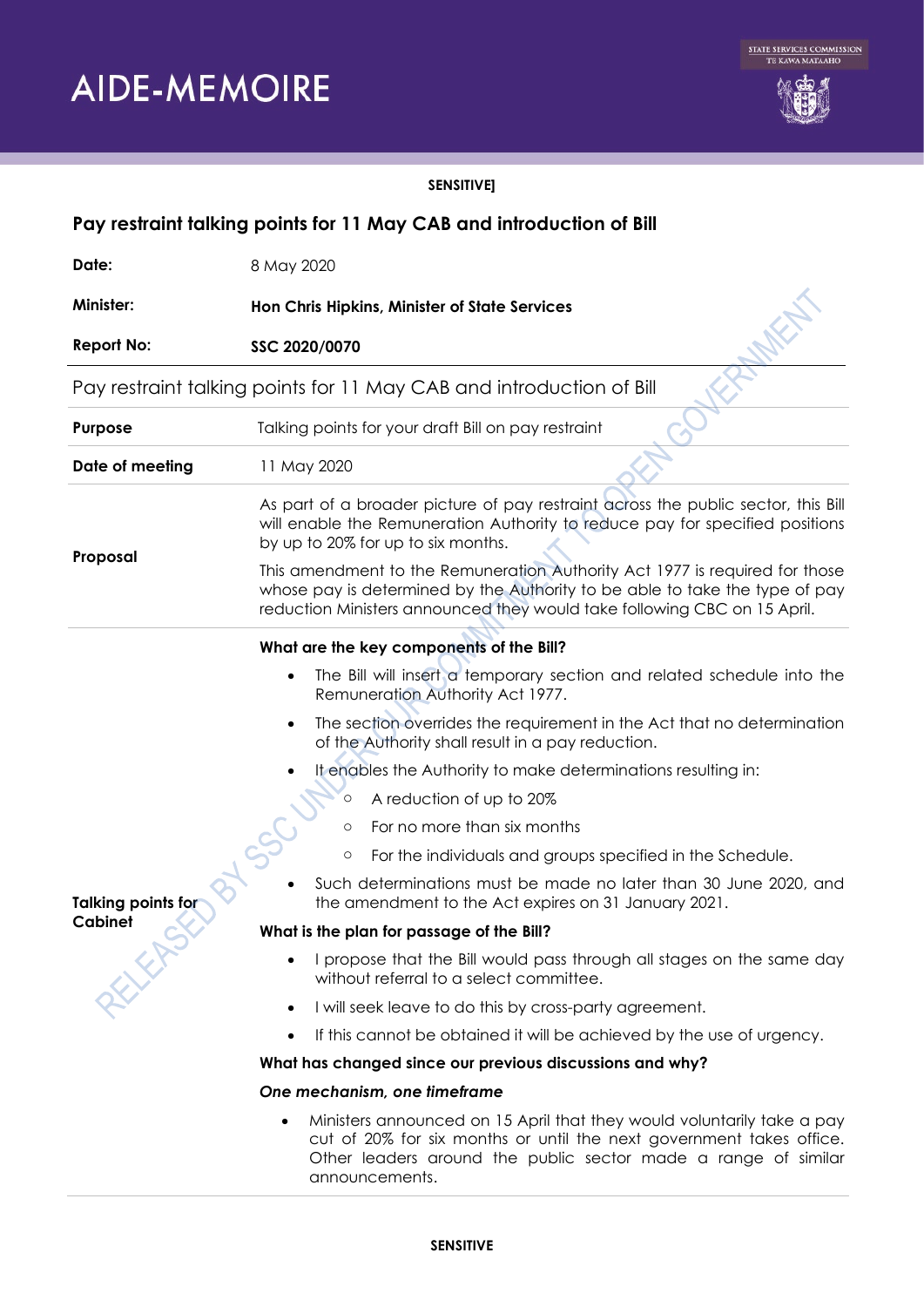- I originally proposed that Ministers, at least, would be covered by a self-initiated voluntary approach notifying the Remuneration Authority of what they wanted to do.
- However, a voluntary approach risked a bidding war where people who were not necessarily well paid would feel pressure to volunteer for a reduction. Officials suggested various ways to manage this, for example by setting an income threshold below which it would not be possible to volunteer.
- As we worked on the mechanics, I realised that a single mechanism allowing the Remuneration Authority to determine a temporary reduction – had several advantages:
	- o It avoided a perception that some would be volunteering while others 'were volunteered'
	- o It enabled the Remuneration Authority to take a consistent approach across each group of people, while taking their situation, feedback and wishes (including charitable donations they might have made) into account
	- o It maintained the integrity of the Remuneration Authority process – that what the Authority determines is what gets paid.
- I also found that linking the reduction for Ministers to the timing of the next government taking office post-election was an unnecessary complication. Unless the election was deferred or government formation took much longer than usual, the difference between 'six months' and 'until the next government takes office' should be minimal.

#### **How does this change fit with what other senior leaders in the public sector are doing?**

- Public Service chief executives are arranging to take a pay cut of 20% for six months. For most that is already in hand with the State Services Commissioner.
- Several Crown entity chief executives are negotiating voluntary pay cuts with their boards. The State Services Commissioner is required to approve all increases to Crown Entity Chief Executive pay. He will withdraw previous guidance regarding annual reviews and indicate that he is unlikely to approve any increases.
- The State Services Commissioner will also issue letters to Public Service and Crown entity chief executives providing guidance on how the Government Expectations on Employment Relations in the State Services apply at this time, specifically:
	- o minimising across the board percentage increases
	- o continuing to focus on addressing gender and other pay inequities
	- o acknowledgement of the increase available to employees through existing pay progression

targeting any remuneration increases to any low paid workforces.

RELEFFENCE

**Author** Margaret Mabbett, Principal Analyst, Strategy and Policy

**Manager** Hannah Cameron, Deputy Commissioner, Strategy and Policy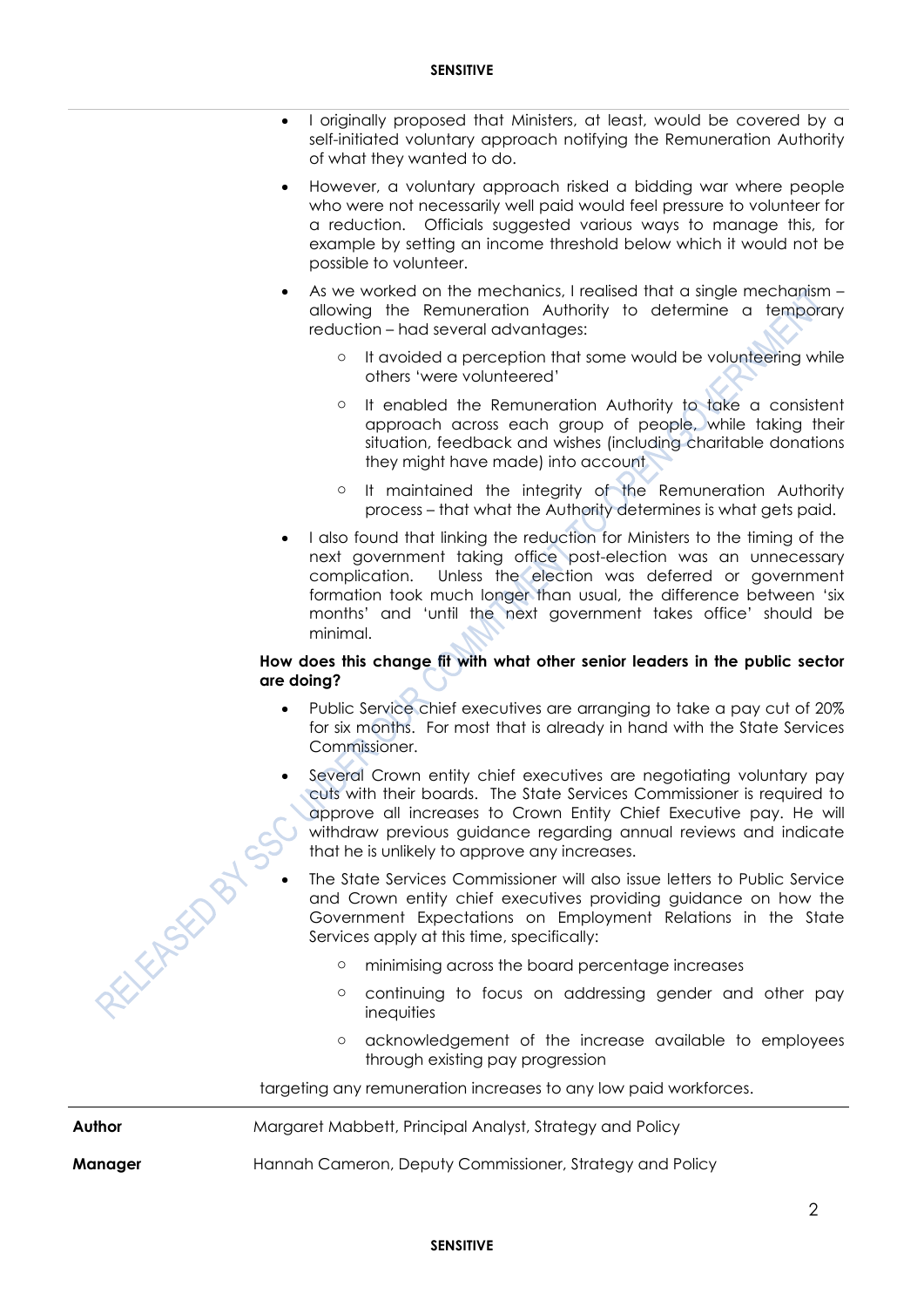#### **SENSITIVE**

**Draft First Reading Speech**

**Remuneration Authority (Covid-19 measures) Amendment Bill**

## **Hon CHRIS HIPKINS (Minister of State Services):**

I move, that the Remuneration Authority (Covid-19 measures) Amendment Bill be now read a first time.

### *Reason for change*

Our Government is leading in unprecedented times. As a result of the Covid 19 pandemic we are seeing world-wide disruption to our social and economic lives. In New Zealand, many in the private sector are losing their jobs or facing significant pay reductions.

On 15 April the Prime Minister announced that Ministers and Public Service chief executives had agreed to a six-month pay reduction in recognition of the wide impact of the Covid-19 pandemic on many people's incomes.

We were clear that this initiative is about leadership, not austerity – our Government will continue to work towards fair pay for lower-paid workers, especially the people we have been relying on as essential workers.

I note the solidarity displayed by other leaders across the Executive, Parliament and Local Government who have also committed to making a pay reduction.

- The Public Service chief executives whose pay is set by the State Services Commissioner have already implemented this reduction.
- Several Crown entity chief executives have reached agreement with their Boards to do the same.

# *Mechanism for pay reduction*

Of course, many of those wishing to take this reduction, including Ministers, have their pay determined by the Remuneration Authority under the Remuneration Authority Act 1977. The Authority exists to de-politicise the setting of pay for public and statutory officials.

The Authority is not allowed to make a determination that reduces an individual's pay (other than for local government in some circumstances) – and the organisations making the payments must pay according to the determination.

I have considered several possible mechanisms to effect the pay reduction. Of these, I believe the simplest and fairest is to amend the Act to enable the Authority to make a temporary determination in regard to certain officers covered by the Act.

This approach allows the Authority to consider individual circumstances in each case, for example whether that person has already made an equivalent donation to charity. It also preserves the principle that the Authority determines what is paid.

### *The Bill*

This is a time-limited Bill that comprises one clause and one schedule.